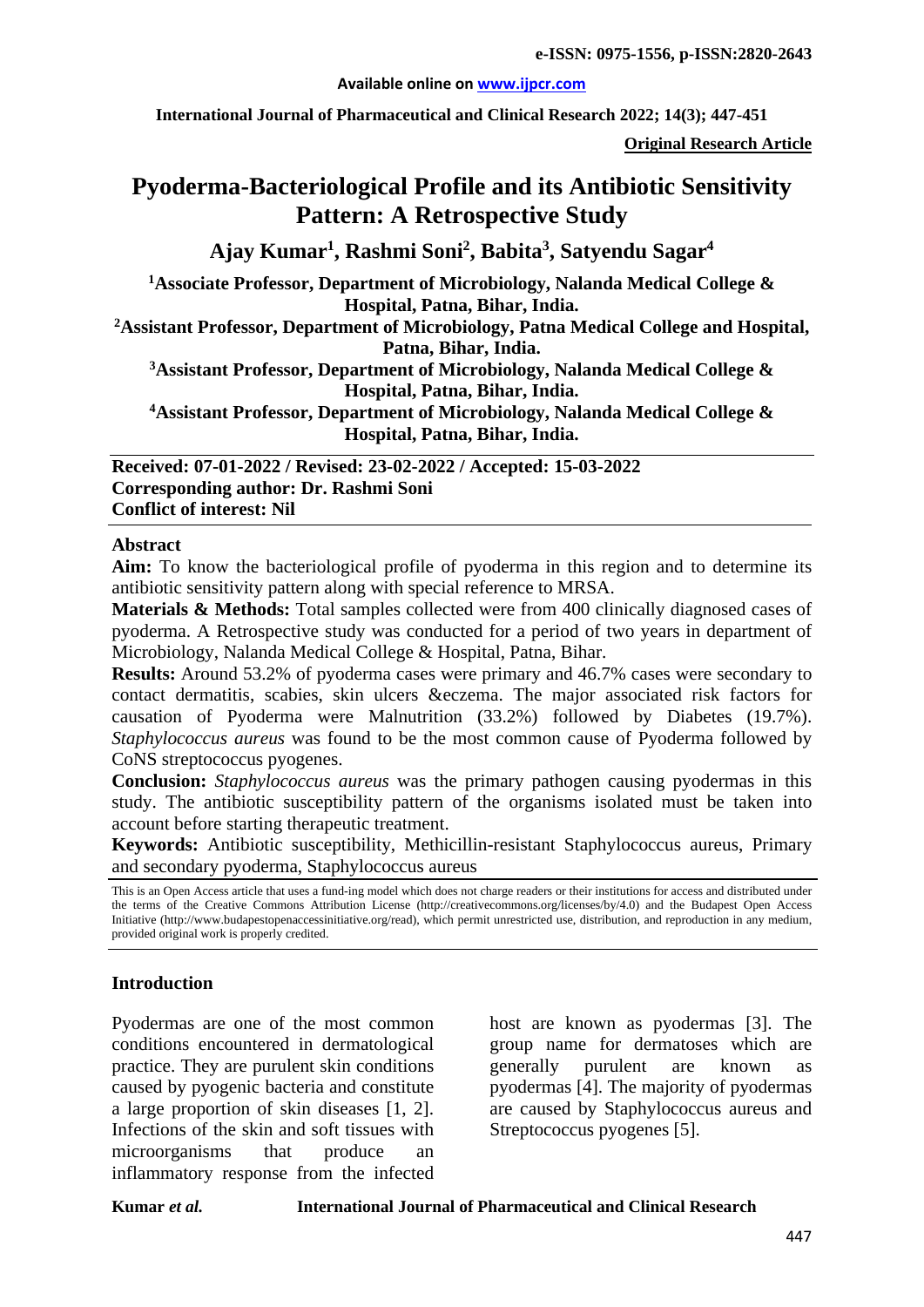Malnutrition, poor hygiene, overcrowding, poor socioeconomic status, obesity, immunosuppressive conditions such as diabetes mellitus, malignancies, may increase the risk for pyoderma infection in developing countries [1,6].

Occasionally, superficial pyodermas may lead to complications like glomerulonephritis [7]. To treat pyodermas early, identification of causative organisms and initiation of appropriate antimicrobial therapy is essential. These days, many cases do not respond to antibiotics that were previously very effective. The emergence of antibiotic resistance has significantly eroded the utility of established antibiotics and poses a serious threat to public health worldwide. Indiscriminate use of antibiotics, both topical and systemic has led to development of resistance among pathogens which is problematic to the physicians [8].The prevalence of pyoderma in different studies varies from 1.5% to 16.2% in different regions of the world [5, 9].

Thus, this study aims to know the bacteriological profile of pyoderma in this region and to determine its antibiotic sensitivity pattern along with special reference to MRSA.

# **Materials & Methods:**

Total samples collected were from 400 clinically diagnosed cases of pyoderma. A Retrospective study was conducted for a period of two years in department of Microbiology, Nalanda Medical College & Hospital, Patna, Bihar.

# **Inclusion criteria:**

All the patients attending the Skin complaints of purulent skin infection were enrolled in the study after taking written consent from patient or attenders if the patient is minor.

# **Exclusion criteria:**

All the patients with non purulent skin lesion, insect bite, patients already on antibiotic therapy.

## **Specimen collection:**

Two sterile swabs were collected from clinically diagnosed case after cleaning the area with normal saline. In case of purulent lesions intact, pus was collected on the two sterile swabs after pricking the purulent lesion with sterile needle. The swabs were transported to the microbiology laboratory immediately within 15-30min. One of the swabs was used for direct grams stain and other swab for inoculation on sheep blood agar and MacConkey agar, both plates incubated at  $37^{\circ}$ c for 24-48hrs. The colony morphology was studied and was subjected to battery of biochemical tests based on repeat gram staining for identification to species level.

Antibiotic sensitivity testing of isolates was done by modified Kirby Bauer's disc diffusion testing using 0.5 McFarland's standard as per CLSI guidelines. MRSA was detected using Cefoxitin disc method.

# **Results:**

Total of 400 cases diagnosed as pyoderma clinically were included in the study. Of 400 cases, 370 were culture positive and 30 culture negatives. (Table 1)

Around 53.2% of pyoderma cases were primary and 46.7% cases were secondary to contact dermatitis, scabies, skin ulcers & eczema. (Table 2)

The incidence of pyoderma in Males is higher than females with ratio of 1.50:1. (Table 3)

The major associated risk factors for causation of Pyoderma was Malnutrition (33.2%) followed by Diabetes (19.7%), Hypertension (5.5%) & multiple comorbidities found in 8.7% of cases. However, in 101 cases (27.3%) no associated risk factors were detected. (Table 4)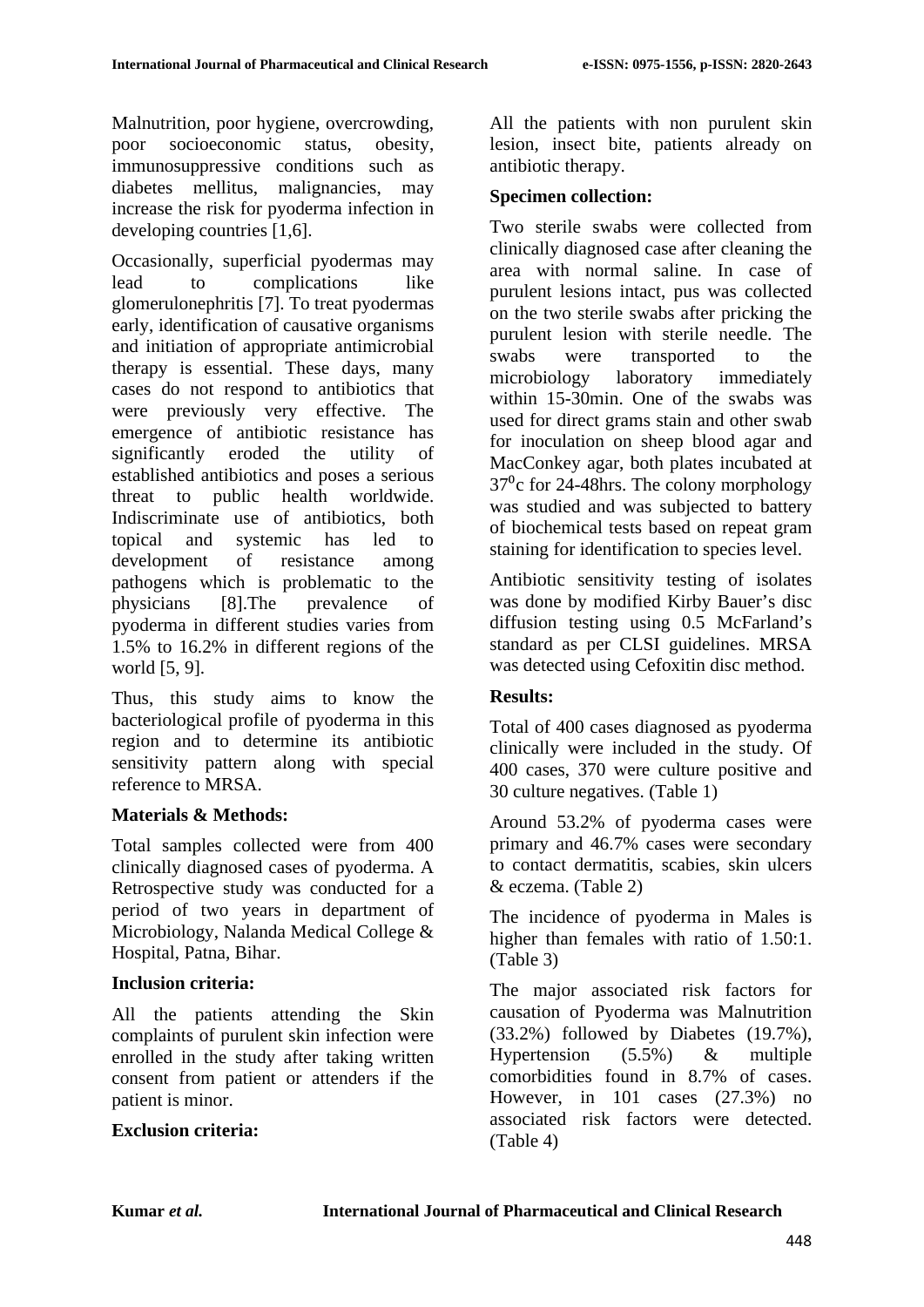Staphylococcus aureus was found to be the most common cause of Pyoderma followed by CoNS streptococcus pyogenes in gram positive bacteria. In gram negative bacteria E. coli is most common followed by Klebsiella pneumoniae, pseudomonas aeruginosa & citrobacter species. (Table 5)

Out of 225 Staphylococcus aureus isolated 26 (11.7%) were Methicillin Resistant

Staphylococcus Aureus (MRSA) by cefoxitin disc method. Antibiotic sensitivity pattern of staphylococcus aureus was analyzed to find the Penicillin G as the least resistant and Linezolid & Vancomycin as completely sensitive for all isolates. (Table 6)

### **Table 1: Clinically diagnosed cases pyoderma**

| Total number of clinically | Culture  | Culture  |
|----------------------------|----------|----------|
| diagnosed cases pyoderma   | positive | negative |
| 400                        | 370      | 30       |

| Primary pyoderma    | Numbers of cases | Secondary pyoderma      | Number of cases |
|---------------------|------------------|-------------------------|-----------------|
| Impetigo            | 68               | Contact dermatitis      | 68              |
| Furunculosis        | 54               | <b>Scabies</b>          | 56              |
| <b>Folliculitis</b> | 37               | Skin ulcers             | 29              |
| Ecthyma             | 25               | Eczema                  | 25              |
| Carbuncle           | 10               | Dermatophytic infection | 9               |
| Cellulitis          | 5                |                         |                 |
| Abscess             | 9                | Total                   | 187(46.7)       |
| Acute paronychia    | 5                |                         |                 |
| Total               | 213 (53.2)       |                         |                 |

#### **Table 2: Primary and secondary pyoderma**

## **Table 3: Case distribution in male and female**

| Total cases | Males     | Females   |
|-------------|-----------|-----------|
| 400         | 230(57.5) | 70 (42.5) |

#### **Table 4: Distribution of cases with respect to co morbidities**

| Co morbidities          | Number of cases Percentage |       |
|-------------------------|----------------------------|-------|
| Malnutrition            | 143                        | 33.25 |
| <b>Diabetes</b>         | 79                         | 19.75 |
| Hypertension            |                            | 5.5   |
| Multiple co morbidities | 45                         | 8.75  |
| None                    | 101                        | 25.25 |
| Total                   | 400 <sup>°</sup>           | 100   |

### **Table 5: Bacteriological profile of isolated bacteria**

| Type of organism isolated | Number of cases | Percentage |
|---------------------------|-----------------|------------|
| Staphylococcus aureus     | .25             | 56.3       |
| CoNS                      | 58              | 14.5       |
| Streptococcus pyogenes    |                 | 12.3       |
| Escherichia coli          |                 | 9.3        |
| Klebsiella pneumoniae     |                 |            |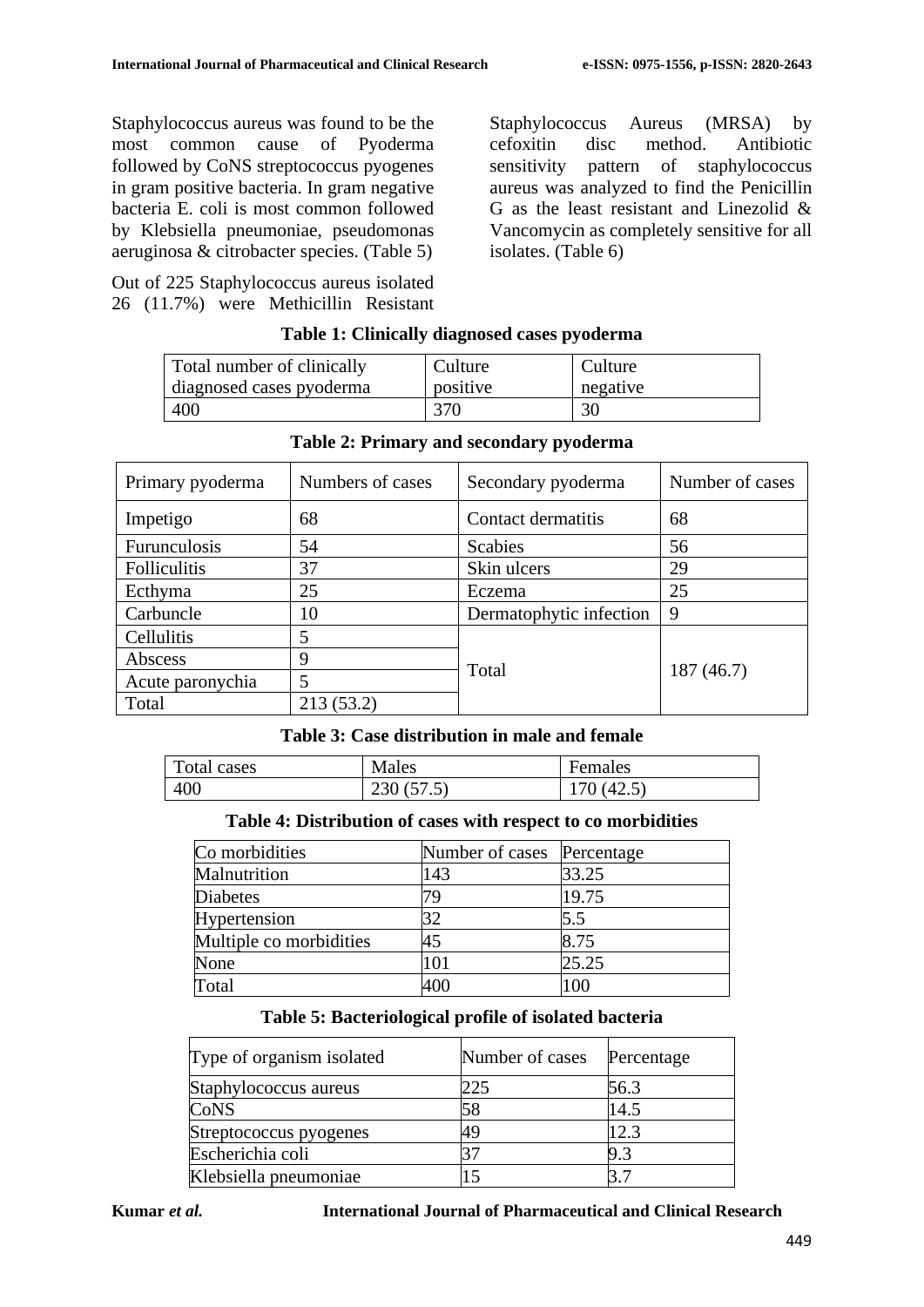| Pseudomonas aeruginosa | <u>.</u> |
|------------------------|----------|
| Citrobacterspecies     | ن .      |
| Total                  | 100%     |

| Table 6: Antibiotic sensitivity pattern of Staphylococcus aureus |
|------------------------------------------------------------------|
|                                                                  |

| <b>Antibiotics</b> | Number of isolates sensitive | Percentage |
|--------------------|------------------------------|------------|
| Penicillin G       | 26                           | 11.6       |
| Gentamicin         | 172                          | 76.5       |
| Amikacin           | 222                          | 98.7       |
| Erythromycin       | 142                          | 63.1       |
| Ciprofloxacin      | 126                          | 56.0       |
| Clindamycin        | 191                          | 84.9       |
| Doxycycline        | 225                          | 100.0      |
| Cotrimoxazole      | 160                          | 71.1       |
| Linezolid          | 225                          | 100.0      |
| Vancomycin         | 225                          | 100.0      |

#### **Discussion:**

According to our study there was male preponderance with 57.5% compared to females with 42.5% and with Male to female ratio 1.50:1 which was in accordance with the study done by Shanker Venkatesh BM et al. [9] Ghadage DP et al, [10] Paudel et al. [11] This could be due to comparatively more exposure and outdoor physical activities in males compared to females.

Majority of the lesions were confined to lower limbs (45.3%) followed by upper limbs (31.1%) which can be compared to a study by Nandihal NW and Ravi GS where 31% of the lesions were on the lower limbs [12]. On Gram staining, 82.6% of cases showed gram-positive organisms and 7.9% showed gram negative organisms which is comparable to the findings of Ghadage DP and Salil YA, where 67% of cases showed gram positive organisms [10].

Co-morbidities in the present study were found in 299 cases, Malnutrition being most common followed by diabetes which was comparable with study done by Singh A et al [13] and Nipa Singh et al. [14] Hypertension was found in 32 cases only, but may not be associated directly in causing the pyoderma.

Among the Staphylococcus aureus strains, 14 (6.1%) were MRSA strains which can be compared to the findings of Malhotra SK et al., where the incidence of MRSA among Staphylococcus aureus strains was 9.83%. [15]

Out of 225 Staphylococcus aureus isolated 26 (11.7%) were Methicillin Resistant Staphylococcus Aureus (MRSA) by cefoxitin disc method. Antibiotic sensitivity pattern of staphylococcus aureus was analyzed to find the Penicillin G as the least resistant and Linezolid & Vancomycin as completely sensitive for all isolates. In a study by Singh A et al., strains of Staphylococcus aureus showed susceptibility to amikacin (75%), cotrimoxazole (72%) and clindamycin (61%) [14].

Findings of a study done by Ruturaj MK et al., where E. coli was highly susceptible (100%) to amikacin and piperacillintazobactam [15,16].

## **Conclusion:**

Staphylococcus aureus was the primary pathogen causing pyodermas in this study. The antibiotic susceptibility pattern of the organisms isolated must be taken into account before starting therapeutic treatment. Emergence of drug resistant